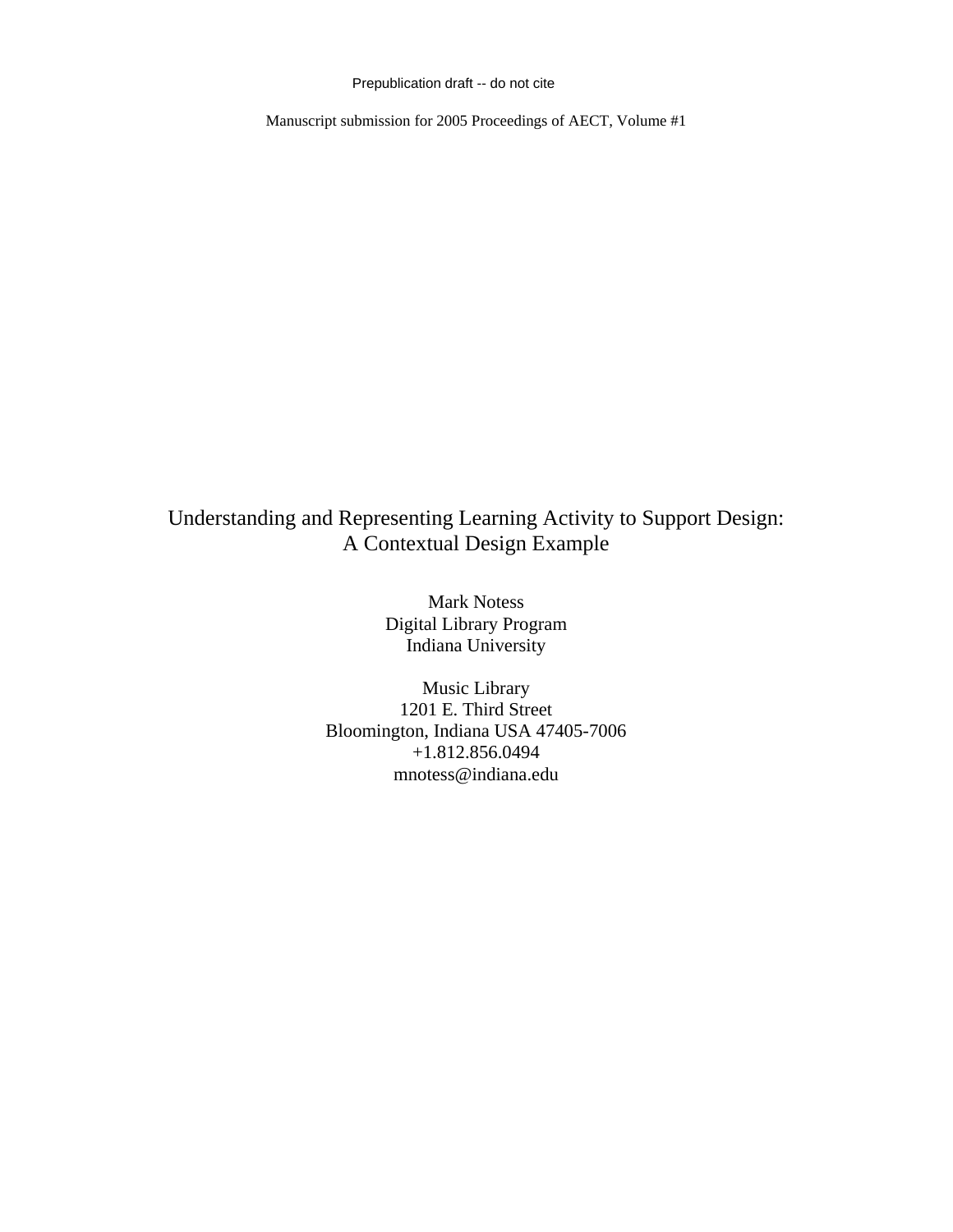## Understanding and Representing Learning Activity to Support Design: A Contextual Design Example

## Mark Notess

#### Abstract

Contextual Design is a well-defined method for gathering and representing user understanding within a coherent design process. This paper illustrates the value of Contextual Design to educational system design by describing a case study involving 14 contextual inquiry sessions that were carried out in and around the Indiana University music library, in support of designing technology for student learning. Findings are presented as diagrammatic work models, an affinity diagram, and a list of insights and design ideas. The utility of Contextual Design work modeling is assessed, and some limitations in its ability to represent learning are considered.

## Introduction

Designing useful educational technologies requires us to understand the potential users of those technologies, the tasks the users bring with them, and the contexts of use. As we have developed our next-generation digital music library, Variations2 (Variations2, 2005), we have taken a valuable opportunity to gain this understanding by studying usage of its predecessor, the Variations system (Dunn & Mayer, 1999; Variations, 2005). This paper reports on the second in a sequence of contextual inquiry studies of digital music library use. Results from the first study have been partially reported (Notess, 2004a). A small subset of results from the present study were reported elsewhere (Notess, 2004b).

Contextual inquiry (Holtzblatt & Jones, 1993) is a naturalistic inquiry research method wherein researchers observe actual work in normal work contexts. The method is intrusive in that the observer sits with the participant and asks clarifying questions during and/or following the session. An advantage of contextual inquiry over an interview or questionnaire protocol is that it gets beyond the participants' beliefs about their activity and records actual practice, which often differs from how participants believe they behave. Data from contextual inquiry has proven very useful in information systems design. Recently, it has been applied to the design of educational technologies as well.

Contextual Design (Beyer & Holtzblatt, 1998) extends contextual inquiry by situating contextual data within a coherent design process. Central to the design process are five types of diagrammatic "work models" which serve to represent, consolidate, and communicate the findings of contextual inquiry in a manner useful to technology design. This paper illustrates the application of Contextual Design (CD) to educational technology using a case study of digital music library use at Indiana University.

Motivating the study were the following research questions.

- What is the role of the Variations digital music library in the studies of music students? Into what larger patterns of student work does a digital music library fit?
- How do students decide between using online and physical resources? For online resources, what use do students make of the non-library web?

Beyond these primary questions, we were also interested in characterizing the suitability of contextual inquiry and the CD work models for examining and representing student library work. The CD models were developed primarily for describing business-oriented work activity. Whether the models adapt well to representing learning activity is an open question.

After describing the digital music library technologies and the method for conducting the observations, this paper provides examples of the five CD work models, describes the useful outcomes of the study for Variations2 design, and offers a preliminary assessment of the CD models' utility in studying learning.

#### Study Description

Variations and Variations2

Variations is a large digital music library implementation at Indiana University (IU), in use since 1996 to provide streaming audio and digitized score images to music students at computers in the music library. The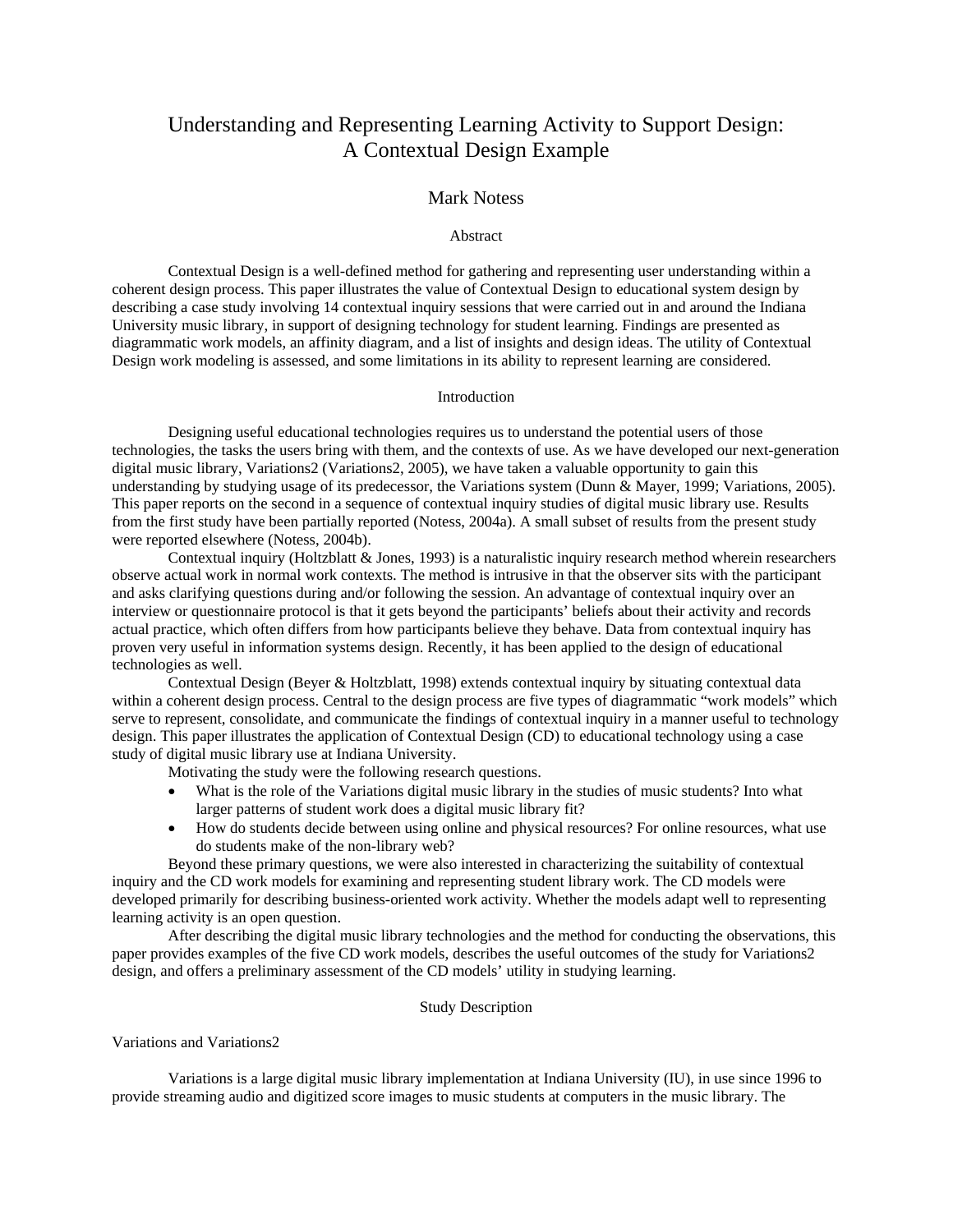approximately 1500 School of Music students make frequent use of Variations for course reserves and personal study although anyone with an IU network login may go to the Cook Music Library and use Variations.

The collection includes over 10,000 digitized recordings. A Variations recording comprises a CD, CD set, LP, LP set, tape, etc.; hence, an item in the library catalog maps to a single Variations item. The Variations collection has grown through successive semesters of course listening reserves being requested by faculty. For copyright reasons, access to Variations is limited to PCs in the music library on the IU campus as well as to network ports in several music classrooms. Most usage of Variations occurs at the approximately 90 PCs in the music library. Recordings in Variations are accessed via a URL-based mechanism. URLs for Variations recordings are embedded in the online library catalog (IUCAT) records, but URLs are also available on HTML-based course reserve pages and can be put in any web page or typed directly into a web browser. Clicking on a Variations link or entering the URL in a browser brings up a web page summarizing the item and its contents. The Variations audio player is invoked by clicking on the a link to the desired side (or CD) listed on the web page. Since Variations recording files are stored on tape and copied to disk-based cache on demand, a user may have to wait several minutes for the player to appear if no one has requested that item during the previous day or two.

Variations2 is a completely new digital music library project that is replacing Variations at IU (the actual replacement occurred in May, 2005, subsequent to the present research). In addition to library functionality (resource discovery and access), Variations2 also provides pedagogical tools to support, for example, bookmarking, playlists, analytical and annotation tools, and listening drills. The research reported in this paper was carried out in support of designing Variations2 product features by better understanding how students work within the existing Variations tool ecology.

## Participants

Our first study of Variations users had focused on undergraduate instrumental performance majors. For this study, we recruited four participants who were graduate voice students in a song literature class. We knew voice students had some needs we had not previously explored, such as viewing song texts, opera librettos, and their translations. Participants were selected from among volunteers signing up during a class presentation about Variations2. The selected participants, three males and one female, were the first four to reply to a follow-up email. Participants received a gift certificate in exchange for letting us observe and discuss approximately four to five hours of their academic activities.

#### Method

Observations occurred in sessions of between one and two hours in length. While we were primarily interested in their library work, we also wanted to get a broader picture of voice students' information needs in their academic activities. Therefore, we included observations of other activities such as voice lessons (both teaching and taking), class attendance, and ensemble rehearsal. In some cases, depending on the nature of the work being observed, it was possible to discuss aspects of the activity during the observation. For instance, during library stack browsing, it was easy to talk about what the student was looking for and why. During less interruptible activities such as taking a class or giving a voice lesson, the observer saved up questions and clarifications for a subsequent discussion with the participant.

Participants were requested to do their normal academic activities (whatever they needed to do next) and were observed in their usual contexts—library computer carrel or work table, classroom, or lesson studio. Data were collected with handwritten notes. No audio or video recordings were made. Artifacts, such as assignment sheets or student notes, were photocopied and annotated. At end of each observation, we talked with the participant to make sure we were understanding the observed activity correctly, to make any needed photocopies, and to set up any subsequent observation.

Contextual inquiry focuses on understanding the work being done, in all its richness. To collect these data, we ask questions to be sure we understand the triggers that initiate a work sequence, the intent to be fulfilled by the work sequence, the steps involved, the artifacts created or used during the work, the people communicated with, the pressures and influences that impact the work, the breakdowns that interfere with the work, and the environment within which the work occurs (Beyer & Holtzblatt, 1998).

Data from these sessions were represented in each of the five Contextual Design work models: Sequence, Flow, Culture, Physical and Artifact. Each type of model was then consolidated across the inquiry sessions to yield a consolidated model. Consolidated models indicate larger patterns without losing the detail of individual variation. Contextual design also includes an affinity diagram process, where researchers and volunteers create an extensive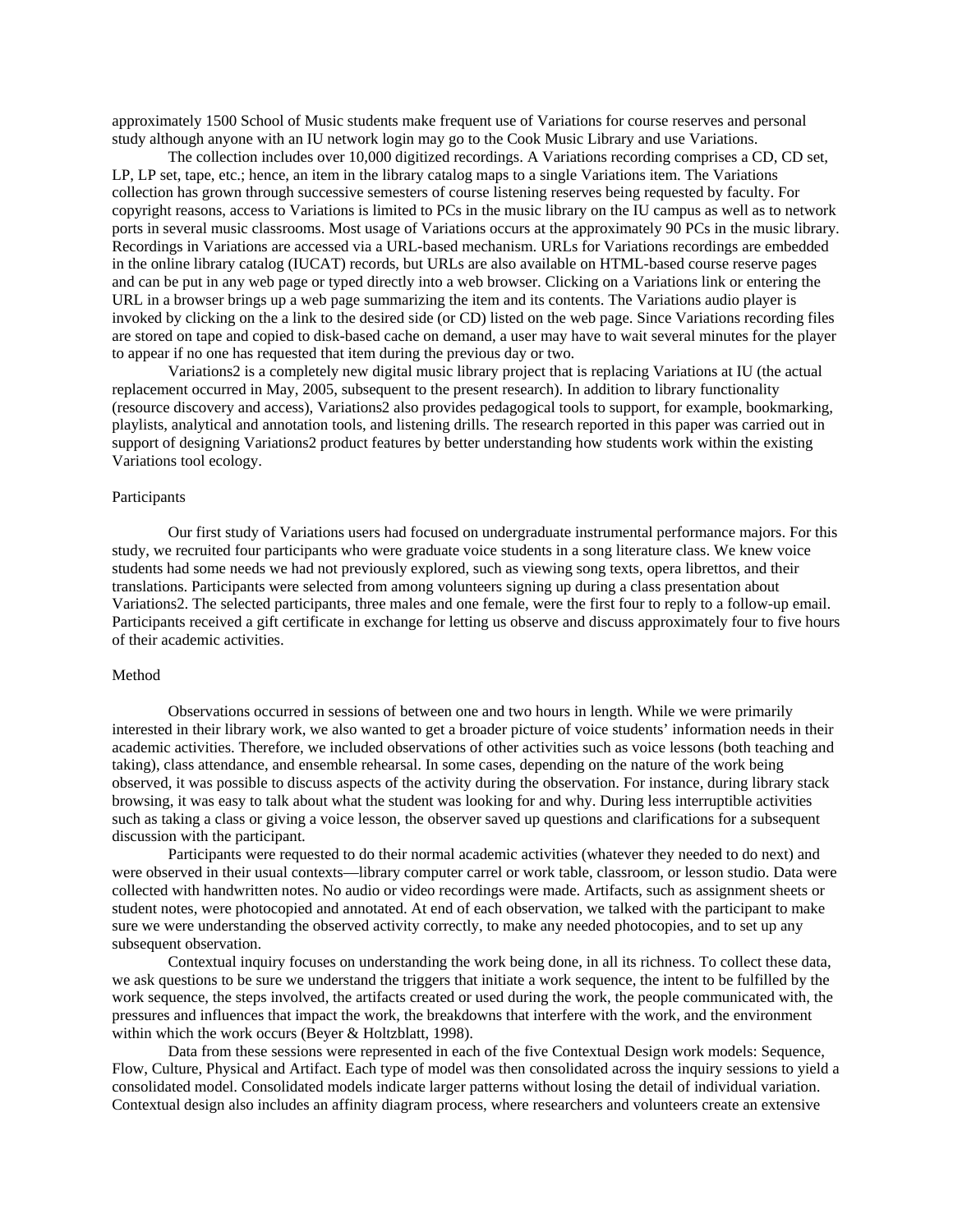affinity diagram of "work notes", which can include nuggets of data from the models as well as data that did not fit neatly into any of the models.

## Findings

We conducted fourteen contextual inquiry sessions. For all of these sessions, our focus was on the information needs of the participants. Ten of these were observations of library work; the other sessions included a voice lesson for the participant, a voice lesson given by the participant to a non-major (called a "secondary voice lesson"), a class session, and an ensemble rehearsal. All sessions produced at least some useful data with the exception of the ensemble rehearsal. This rehearsal was a dress rehearsal for a ballet that included choral accompaniment, but the focus of the rehearsal had nearly nothing to do with the singers, who were merely commended for their excellent work.

The ten library sessions included observations of the following kinds of work:

- *Listening assignment*. Students listen to an assigned set of songs, or select from among assigned songs, and write brief analyses of what they hear and think.
- *Recital assignment*. Students plan an imaginary voice recital following one or more specific themes, such as British art songs related by some thread such as having the same poet or same subject matter.
- *Audition "package" preparation.* Students auditioning for a summer singing job or other opportunity select vocal material to polish that will meet usual audition criteria for quantity and variety while also showing off the strengths of their individual voices.
- *Lesson piece, recital or performance part preparation.* Students study a particular piece or part for performance in their lesson, recital or a production. Study includes not only listening to and/or watching various performances but also uncovering background information about the composer, the poet, the performers, and so on. Study may also include making a literal translation of the text.
- *Song analysis project.* Students perform an in-depth analysis of a particular song, tracing its history through various performers and performances.
- *Exam preparation.* Students study a body of work so that they can identify and discuss a given song upon hearing it in an exam.

#### Work Models

Models included in this paper are consolidated work models (Beyer & Holtzblatt, p. 23): they represent multiple observations of similar work. In Contextual Design, consolidated models are built by induction from examining individual work models (models representing a single observation).

*Sequence Model.* Nearly all the library work consolidated into one of the two sequences shown in Table 1. The two sequences share some steps ("intents" in CD terminology). The key difference between the two types of work was twofold: whether the materials were pre-identified, and the level at which the studying occurred. For the "Study in Detail" sequence, the library material to be used was known ahead of time, or was selected from a predetermined list, and just had to be located. For the "Collect and Select" sequence, the student started with criteria but not material. Finding material that met the criteria, through a process of building a candidate pool and then selecting from that pool, was part of the work itself. Materials were selected based on descriptive data (length, language, key, etc.) and a more cursory listen to the content than in the first sequence. In the first sequence, detailed, repeated listening to the content absorbed the attention and the descriptive data were used more sparingly (performer name was the most common).

Although our data did not show these two sequences in combination, it was clear that some tasks begin as "Collect and Select" but will later require "Study in Detail." The song analysis project, mentioned above, is one example: one first has to select seminal performances of a piece and then listen in detail to complete the musicological analysis.

The sequence model has an additional level of detail not shown here because of space limitations. The lowest level of detail, "abstract steps", describes the steps taken to accomplish the higher-level intent in the table. For instance, in the "Study in Detail" sequence, the "retrieve known recording" intent has the abstract steps shown in Table 2. Note: In Table 2 and elsewhere in this paper, the "BD"-prefixed comments refer to work breakdowns observed difficulties.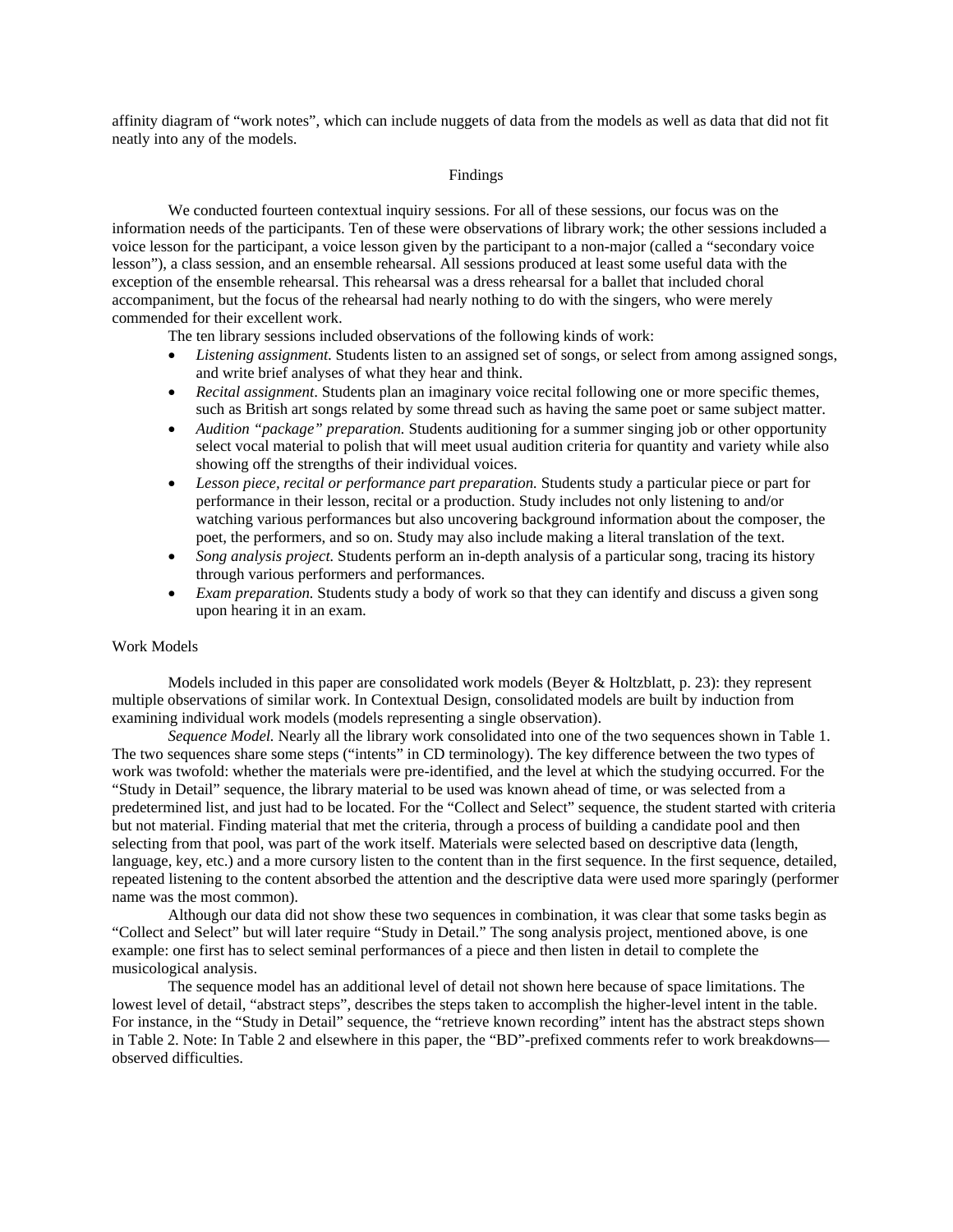| Activity                       | radio 1. The Two Common Sequences of Elbrary Work<br>"Study in Detail"                                                                                                           | "Collect and Select"                                                                                                                                                            |  |
|--------------------------------|----------------------------------------------------------------------------------------------------------------------------------------------------------------------------------|---------------------------------------------------------------------------------------------------------------------------------------------------------------------------------|--|
| Prepare to do<br>library work  | • get headphones<br>find available carrel<br>locate assignment<br>log in and locate on-line tools                                                                                |                                                                                                                                                                                 |  |
|                                | select piece to study<br>retrieve known recording<br>retrieve known auxiliary materials (scores,<br>texts, reference works)                                                      |                                                                                                                                                                                 |  |
| Work with<br>library materials | study material (listen, and follow along in<br>score and/or text; repeat whole piece or<br>key parts)<br>make personal notes to capture key points<br>gleaned from studying      | find candidate materials<br>examine many details quickly to decide<br>which to select (listen, check length,<br>performer, key, etc.)<br>make personal notes to guide selection |  |
|                                | write assignment deliverable                                                                                                                                                     |                                                                                                                                                                                 |  |
| Wrap-up the<br>work            | preserve notes and/or assignment deliverable (email to self, save on Zip disk or network<br>drive, print)<br>log out<br>pack up<br>return reserve materials<br>return headphones |                                                                                                                                                                                 |  |

Table 1. The Two Common Sequences of Library Work

Table 2. Abstract Steps for "Retrieve Known Recording"

Find course reserve list

• Scroll to desired recording (BD: reserve list may be very long)

- Select item (BD: easy to pick wrong item due to title similarities)
- (or)
- Looking at assignment sheet, type Variations URL for item in browser field
- (or)
- Enter search terms in online catalog
- Scroll through search results to find desired item (BD: easy to pick wrong item due to title similarities and lack of distinct visited-link color)
- Select item
- Select CD/Side within Variations web page

*Culture Model.* The consolidated culture model, which captures the power, influence, and emotional dynamics between people and groups, is shown in Figure 1. This is not a particularly rich example of a culture model. The relative paucity of culture data likely results from the fact that the work observed was primarily individual study within a well-defined hierarchy (teacher-student). If our observations had focused on collaborative or competitive activities, more cultural forces would probably have emerged.

Of potential interest from this diagram is the one breakdown, shown in the diagram with a heavy zigzag. None of the participants was willing to recall material on loan to another patron. In one case, the participant justified his reluctance by saying that if someone else had it checked out, he/she probably has a greater need for it. This situation illustrates an important limitation of physical materials and also shows that at least some parts of the community of music library patrons view their use of scarce materials as a collaboration rather than competition.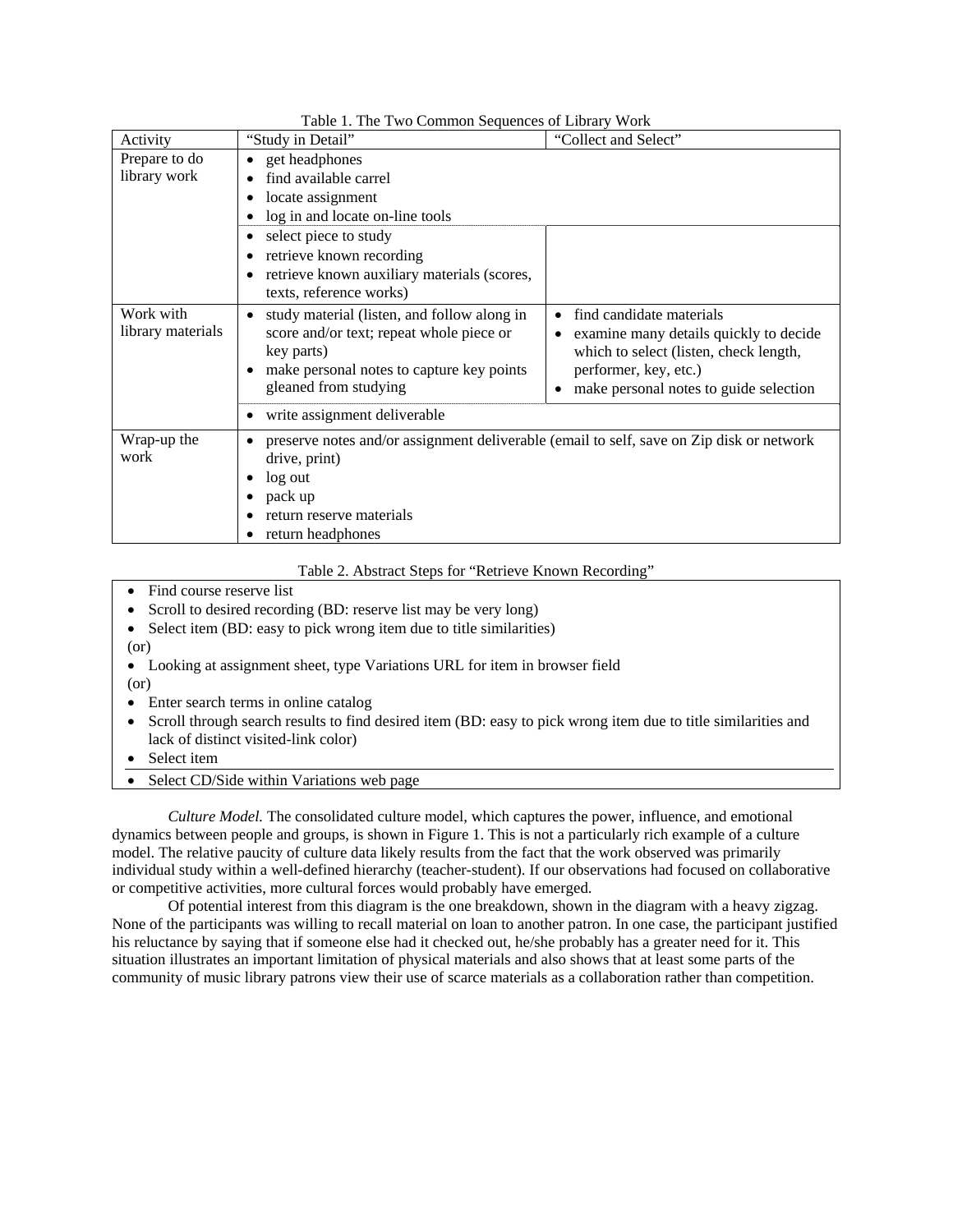

Figure 1. Consolidated Culture Model

*Flow Model.* The flow model (Figure 2) represents the movement of artifacts and communication between people (or roles) to accomplish work. Beneath each role are listed the observed responsibilities of that role. The arc labels in boxes represent tangible or virtual artifacts; the other arc labels indicate communication not formalized in an artifact.



Figure 2. Consolidated Flow Model

As with the culture model, this flow model's relatively simplicity is due to the solitary nature of the observed activity. And again, it is the breakdown that is most interesting. In this case, we see that material known (or assumed) by one person may be unfindable by another. Two causes of this breakdown were observed. First, material may not be readily searchable using the terms in which people remember and describe it—looking for a particular singer may not work if works are cataloged using the name of the singer's ensemble rather than the individual performer. Second, it can be difficult to remember where materials reside—are they in the library or not?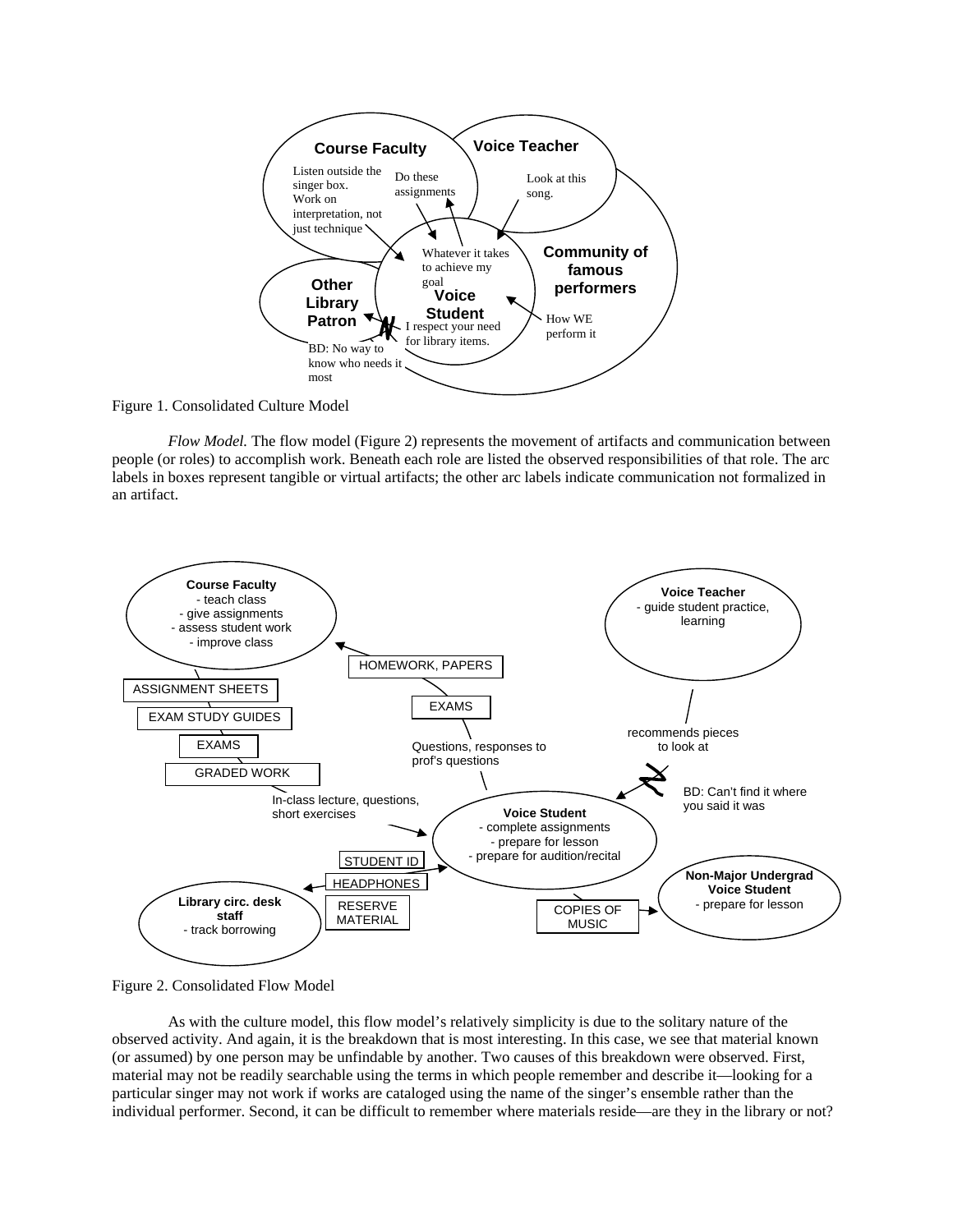*Physical Models.* A variety of consolidated physical models are possible, such as the arrangement of windows on a computer display, the library layout, or personal workspace. We show just one of these. Figure 3, the workspace, is illustrated with an annotated, mocked-up photograph taken in the actual carrels used by students. Usage of the workspace by students is remarkably uniform: students hold the auxiliary material (score, texts) in front of them, type with their arms lying across it, have a pile of other papers on their left (the right is kept clear for the mouse and the headphones cord) and use the shelves in front of them for other materials such as reference books. Backpacks are usually on the floor to the left of the chair. The carrels are uniformly sized, with no collaborative spaces available.

[ image 1 goes here ]

### Figure 3. Physical Model: Library Computer Carrel

We noted several breakdowns in the physical environment:

- Headphones and headphone jacks sometimes do not work well. The 1/4 inch jacks require students with their own headphones to buy and (more difficult) not lose a plug adapter.
- Sound quality is very important to voice students. They are also sensitive to background noise and to the sound leak from the open-ear headphones loaned by the library.
- The carrels, although capacious by some standards, are cramped work areas.
- During busy periods, students have to wait in line for a computer.

*Artifact Models.* In fact, multiple artifact models are needed: assignment sheets, completed assignments, graded assignments—these are the main artifacts. Space limitations preclude showing artifact models. The main breakdown associated with artifacts is that assignments were all paper-based. This introduced two difficulties: if a student forgets the assignment sheet, there is no way to retrieve it on line; second, long URLs and other text have to be retyped, sometimes introducing errors. The limited bibliographic data associated with Variations can be included in student deliverables via cut-and-paste, but the content (the recording) cannot easily be excerpted and used outside its context.

#### Other Contextual Design Outputs

*Affinity Diagram.* The CD process encourages capturing many "work notes" during modeling which are later turned into an affinity diagram. The affinity diagram is hierarchical, with the categories emerging from the lowlevel data. Starting with 138 total work notes, we ended up with five broad categories and one level of subcategories (Table 3).

Work note affinity diagrams are approximate, but they provide a fairly quick way of organizing a lot of information that does not always fit neatly into the more painstakingly constructed work models. Strangers to the project can use the affinity as an easy way to begin learning about at least one category of our users.

*Insights and Design Ideas.* The purpose of collecting and analyzing this mass of data is to arrive at useful insights into users, tasks, and contexts. Those insights in turn generate design ideas. Table 4 shows a sampling of the insights we gained. As the data reported in this paper are of necessity partial, some of the insights are from data or discussions not reported here. However, it is useful to show the full range of insights obtained.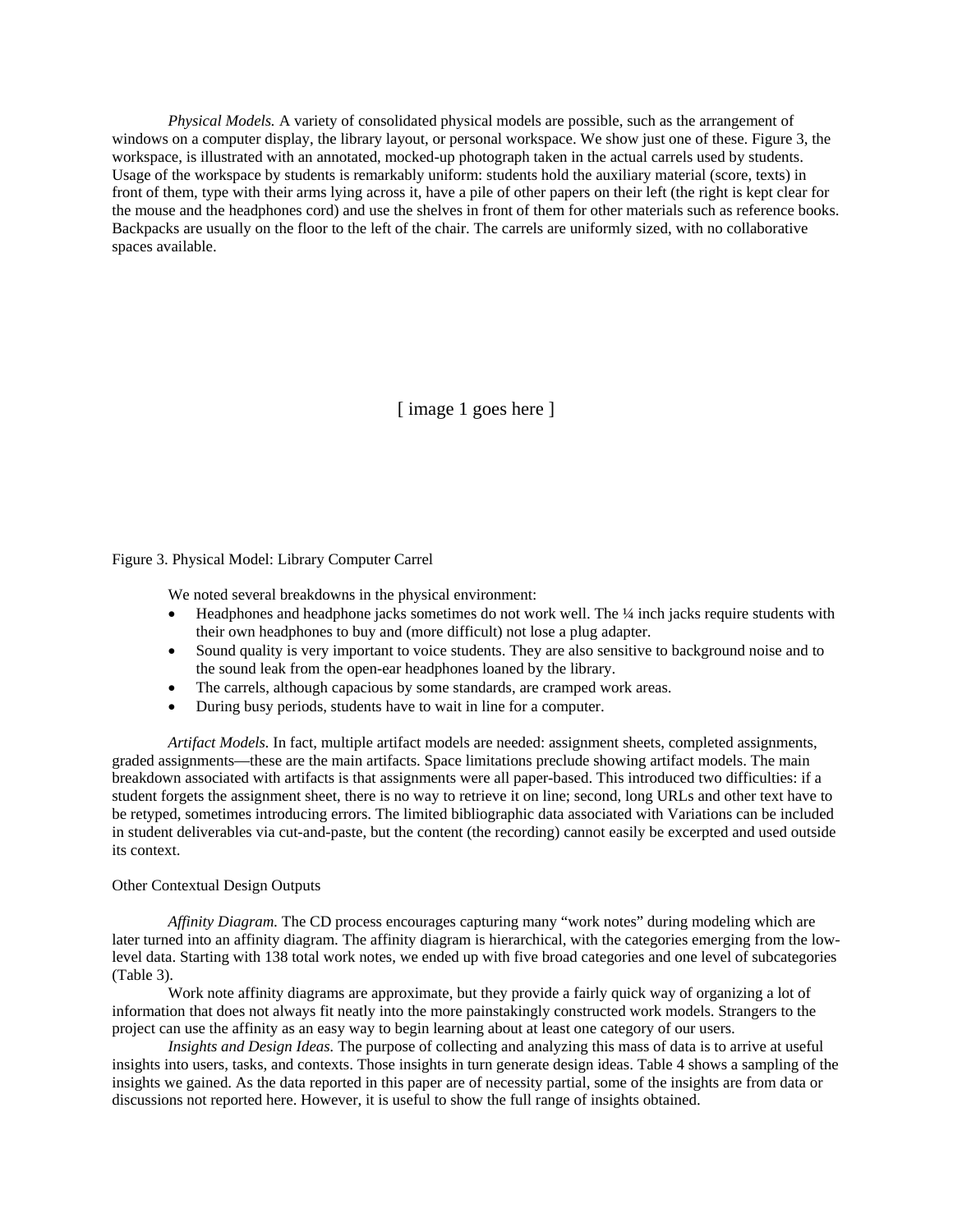Table 3. Top Two Levels of Affinity Diagram

| 1. The context I work in                   | d. I have to sift through results                    |
|--------------------------------------------|------------------------------------------------------|
| a. I have to work in a campus computer lab | e. I try to find materials by browsing               |
| b. I have to learn the library             | f. I use the web to find                             |
| c. Why I like Variations                   | 3. Physical vs. Online Materials                     |
| d. Problems I have with Variations         | a. Why I won't/don't use physical materials          |
| e. I have to deal with my workspace        | b. Why I use physical materials                      |
| f. How I manage my windows                 | 4. How I examine                                     |
| g. I have to manage lots of stuff          | a. I need song length                                |
| h. I copy what I need                      | b. I have to assimilate lots of details              |
| 2. How I find                              | c. How I decide what to sing                         |
| a. How I find my tools                     | d. How I prepare a song                              |
| b. I need the right song                   | 5. What I have to do "for a piece of paper" [degree] |
| c. Search tools are clumsy and unforgiving | a. [no subcategories]                                |

| ıg | a. [no sub |  |
|----|------------|--|
|    |            |  |

| Table 4. Insights and Design Ideas                        |                                                         |  |  |  |
|-----------------------------------------------------------|---------------------------------------------------------|--|--|--|
| Insight                                                   | Design Ideas                                            |  |  |  |
| It takes too long to find offline materials for short     | Locate computer carrels close to physical material, or  |  |  |  |
| assignments. (This is perceptionis it true?)              | push wireless and put tables near high-use materials.   |  |  |  |
| Finding things serendipitously (by online browsing or     | Provide a way to browse, not just search, the           |  |  |  |
| shelf browsing-not equivalent) is important.              | Variations2 collection.                                 |  |  |  |
| The value of peripheral learning is not always realized   |                                                         |  |  |  |
| by students.                                              |                                                         |  |  |  |
|                                                           |                                                         |  |  |  |
| Public computers in library treat all users as first time | [This is well beyond our scope but can feed into design |  |  |  |
| users, offering them the same configuration choices,      | of future computer labs in the library.]                |  |  |  |
| etc., each time they sit at a different machine. This is  |                                                         |  |  |  |
| inefficient but accepted.                                 |                                                         |  |  |  |
| Web resources are very important, especially Google       | Provide links within Variations2 bibliographic data to  |  |  |  |
| and recmusic.org.                                         | good external resources.                                |  |  |  |
| To plan recitals, users may want to listen to several     | Define comparison sets or collections.                  |  |  |  |
| recordings in order, either from same or different CDs.   | provide a way to define a list of songs/pieces from     |  |  |  |
|                                                           | same or different containers, and listen to them in     |  |  |  |
|                                                           | order.                                                  |  |  |  |
| Students sometimes need to retrieve all performances      | Allow search results to list instantiations             |  |  |  |
| of a given piece.                                         | (performances) by a performer, sorted by date.          |  |  |  |
| Singers do many library tasks in parallel—they might      | Variations2 should support parallel, not just linear,   |  |  |  |
| be listening, following along in score or text, taking    | activity. Is a specialized window organizer needed?     |  |  |  |
| notes, polishing a deliverable, and/or                    |                                                         |  |  |  |
| searching/browsing for additional information or new      |                                                         |  |  |  |
| material.                                                 |                                                         |  |  |  |
| Students can copy and reuse Variations bibliographic,     | Bring up just one song, not the whole container.        |  |  |  |
| but the collection content (the recordings) are not       | Provide a way to build and share personal collections   |  |  |  |
| readily reusable.                                         | of excerpts. Variations2 bookmarking moves in this      |  |  |  |
|                                                           | direction but does not allow excerpt specification.     |  |  |  |
| The composer's key isn't necessarily the singer's key.    | For vocal works, indicate what keys work for different  |  |  |  |
|                                                           | voice ranges.                                           |  |  |  |

On the Variations2 development team, we have responded to the data in different ways depending on the nature of the finding. For example, after several observations demonstrated how important and challenging it was for participants to figure out song length, we immediately and easily added track length to the end of the track title in the Variations2 player. However, some ideas offer more fundamental challenges. Providing a way to retrieve all performances of a piece by date requires a substantial rethinking of the Variations2 search interface. It is not a quick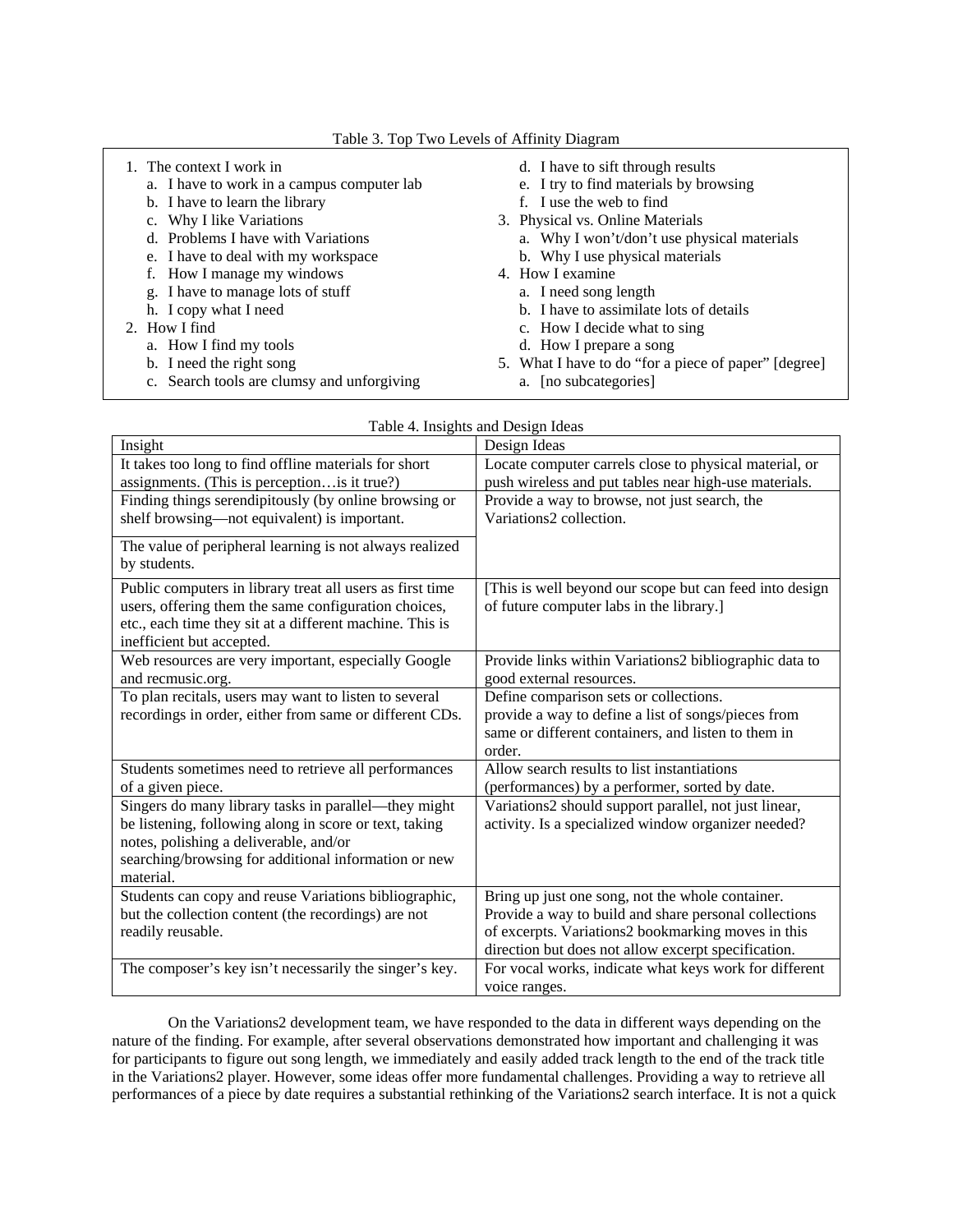fix, so it will be considered as a requirement for a future release. Similarly, including data on what keys work for different vocal ranges would require additions to our data model, changes to which ripple through several parts of the system.

It is the nature of contextual inquiry to generate data on a broad range of concerns, often much broader than we expect when we begin the study. We come up with ideas for new tools or new ways to organize the library's physical space. We pass the data and ideas along to other people who have an interest in the problems raised library administration or faculty.

#### **Conclusions**

Where Variations "Fits"

Initially, we asked how Variations fits into the larger patterns of student library work. An examination of each consolidated model reveals the various dimensions of "fit."

*Sequence.* Variations is the tool of choice for "listening in detail" or doing the overview listening needed for the "collect and select" sequence. Variations is also useful for comparing performances and determining a piece's length.

*Culture.* Variations allows students to learn from the "community of famous performers" more extensively and efficiently than they would likely do if they had to use physical materials. But because the Variations collection is not comprehensive, the "community" may be artificially limited based on what faculty have chosen to place on reserve.

*Flow.* Recordings are put in Variations at faculty request and serve as reserve lists for classes. As a result, class assignments depend on Variations, often identifying specific recordings by their Variations URLs. Yet whenever possible, students also rely on Variations for assignments that do not identify recordings. Attempts to direct students to Variations material without providing a link or URL are potentially problematic.

*Physical.* Students can only use Variations at public computers in the music library. Thus they must deal with issues related to public access computer stations: availability, configuration, maintenance, limited work area, etc. Because Variations is a Windows-based application with a one-recording, one window model, and because students retrieve information from many online sources and use word processing tools, Variations lives on a complex, crowded desktop.

*Artifact*. Students often access Variations starting from paper. Only the (limited) Variations bibliographic data can be included in student deliverables, not the music itself. The content is "locked" in Variations; hence students must describe the content themselves but cannot illustrate their description with excerpts. Content cannot be collected easily and set aside for later use—it must be retrieved again.

Thus it has been possible to determine where Variations fits by looking at the broader context. Contextual inquiry forces us to lift our gaze beyond our small piece of software and grapple with its place in a user's full experience. While detailed analyses of software can uncover ease-of-use problems (cf. Blandford & Stelmaszewska, 2002), such analytical approaches cannot tell us much about usefulness.

#### Physical vs. Online Materials

*Deciding When to Use Which.* For recordings, online was the obvious choice and overwhelming preference. Participants exhibited visible dismay when the recording they were interested in wasn't available in Variations. The common explanation for this preference was the convenience and speed of online access. Participants were unwilling to request physical recordings for short assignments. For larger assignments, participants indicated plans to request recordings from the library or borrow recordings from other sources (dormitory CD libraries, friends with large CD collections). One participant spoke of plans to burn needed songs onto a personal CD using the library's CDs and music software. Apart from CDs, students may be losing familiarity with recording formats. One participant found a 78 RPM item in the catalog but was not familiar with that format.

For visual materials such as scores, song texts or librettos, or reference works, preferences were less clear. Online scores are still not common. The only observed computer-based score usage was from a participant's personally purchased copy of a commercial CD containing a score collection. Participants expected to have to find physical scores via the library catalog or shelf browsing.

On the other hand, song texts and librettos were regularly retrieved online. Participants used copy/paste to put a song text into a deliverable or to prepare to do a translation. In one case, finding an aria in a book was difficult because it was not indexed. Numerous resources are only available in books; participants were comfortable finding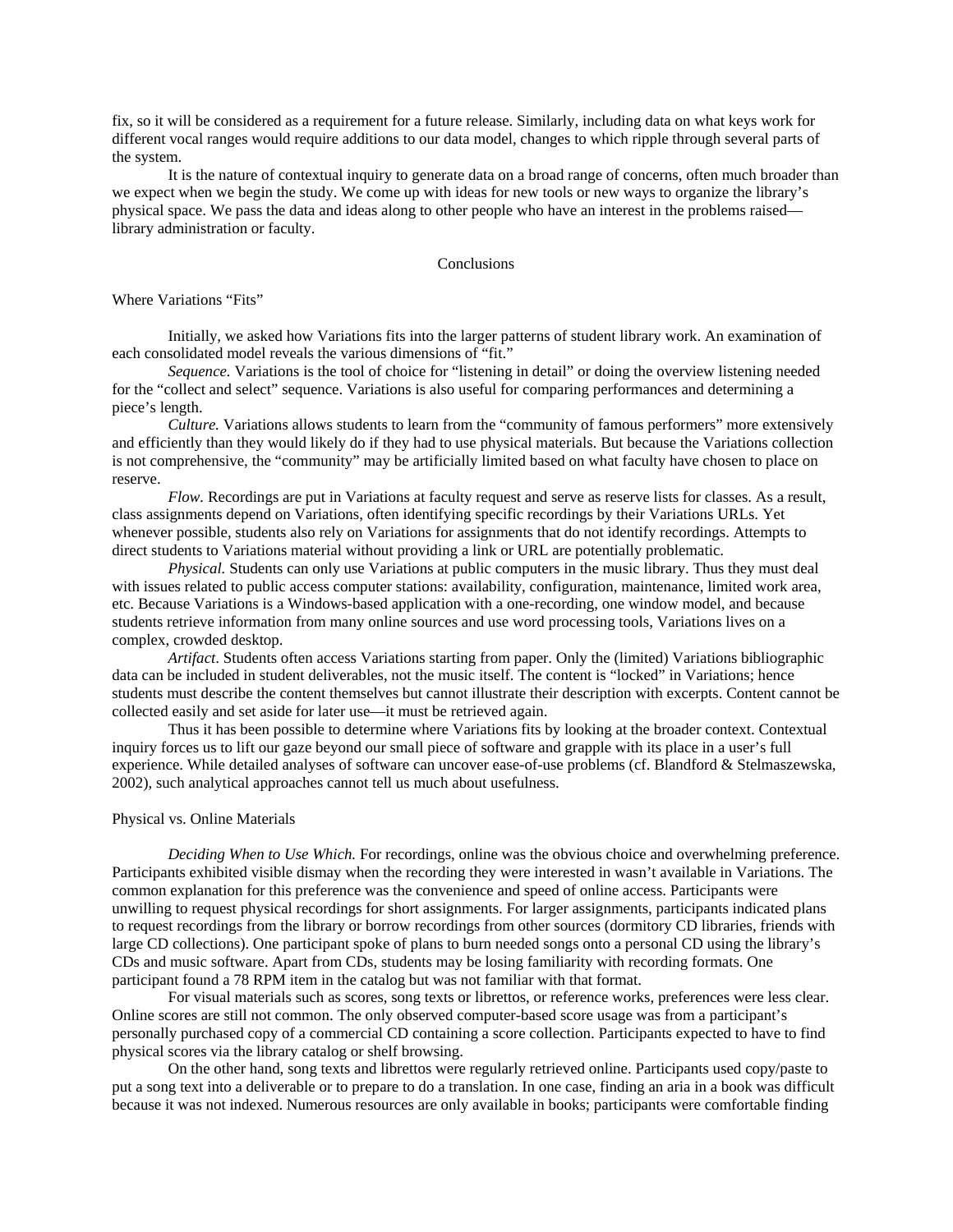and using these—for longer assignments. For reference materials that were both online and on the shelf, preference seemed driven by familiarity and ease of access. One participant used the hardcopy *New Grove* dictionaries because he knew where they were; he didn't know how to access them online.

A lingering question is whether physical materials are as inefficient to retrieve as participants believe. Searching for online materials is not always fast or fruitful. With Variations, there is the potential for a several minute wait for the item to be copied to disk cache. An alternate hypothesis is that students don't want to get up and walk around the library more than they have to. Library carrels are a sometimes scarce and never secure workplace; it may well be that students are concerned about the security of their personal belongings and also do not want to "squander" a scarce resource—taking up a computer carrel but not sitting there. Another hypothesis is that online access "feels" more efficient even when it isn't.

*Non-Library Online Materials Usage.* Participants used non-library web resources extensively. For voice students, recmusic.org is well-known and heavily used. It contains a very extensive collection of art song texts and translations, and it can be searched and is indexed by title, composer, first line, language, poet, etc. Other web-based frequently used resources were Google, aria-database.com, and various commercial sites selling sheet music or scores.

#### Assessing Contextual Design Work Modeling

For solitary library-based learning activity, it is unsurprising that the culture and flow models are relatively sparse. Yet all model types have provided some amount of insight and provoked thinking about issues that might not otherwise have emerged from unstructured data. For example, participants did not mention feeling limited by not being able to excerpt Variations recordings, build a personal collection of them, or share them with others. This insight emerged from our design thinking based on the artifact model: creating artifacts is a process of taking raw material and turning it into something changed or new.

Some data of interest do not seem easy to capture in the existing work models and suggest the need to extend or adapt the models. The sequence model does not have a straightforward way of indicating the optionality of intents, or of showing the constraints that may determine whether a step is needed or not. For instance, if listening is for personal study and not a class assignment, some steps disappear (locate assignment, write assignment deliverable). While this can be modeled as two distinct sequences with separate triggering events, it would be more efficient to introduce a mechanism for indicating optionality based on constraints or personal preference.

The flow model describes how artifacts and communication move between people to accomplish work. But how does the work of individual learning occur? None of the models represents how learning occurs when students interact with library material. Insight into student learning likely requires a more detailed contextual inquiry than we conducted, examining student verbal reports of decisions and other thought processes. Yet had we gathered all that information—and we did gather some in the form of participants' notes and assignments—it is not clear where in these models we would represent such events as the dialog of students with their materials, the acquisition of skill, or the adopting of a perspective or cognitive framework. To represent learning, we likely need additional models whose constructs are grounded primarily in learning theory rather than in office-based work practice.

#### Future Work

This study produced a rich set of findings about where the existing Variations tool fit with student learning activities. It also yielded insights into how students decide between using online materials or physical materials. Finally, this example also suggested ways the Contextual Design models, developed in the context of information systems design, may need improvements to address the needs of learning technology design more effectively.

We plan to continue contextual inquiry into digital music library use, especially now that Variations2 has replaced Variations. We will continue to expand the variety of users and usages we study. Variations2 includes its own search interface as well as presentation of digitized scores, giving us new opportunities to explore the decision between using physical or online materials.

We also plan to explore methods compatible with the CD modeling approach that can capture data about how learning happens as students use digital libraries.

Contextual inquiry requires training and practice, is labor-intensive, and generates large amounts of data to interpret, model, and store. For researchers to be willing to use this method, they will have to be convinced of its value. A potential, largely unexplored value proposition is that CD models may permit meaningful, efficient comparisons between projects, enabling a core set of knowledge to be established. Having a core set of consolidated